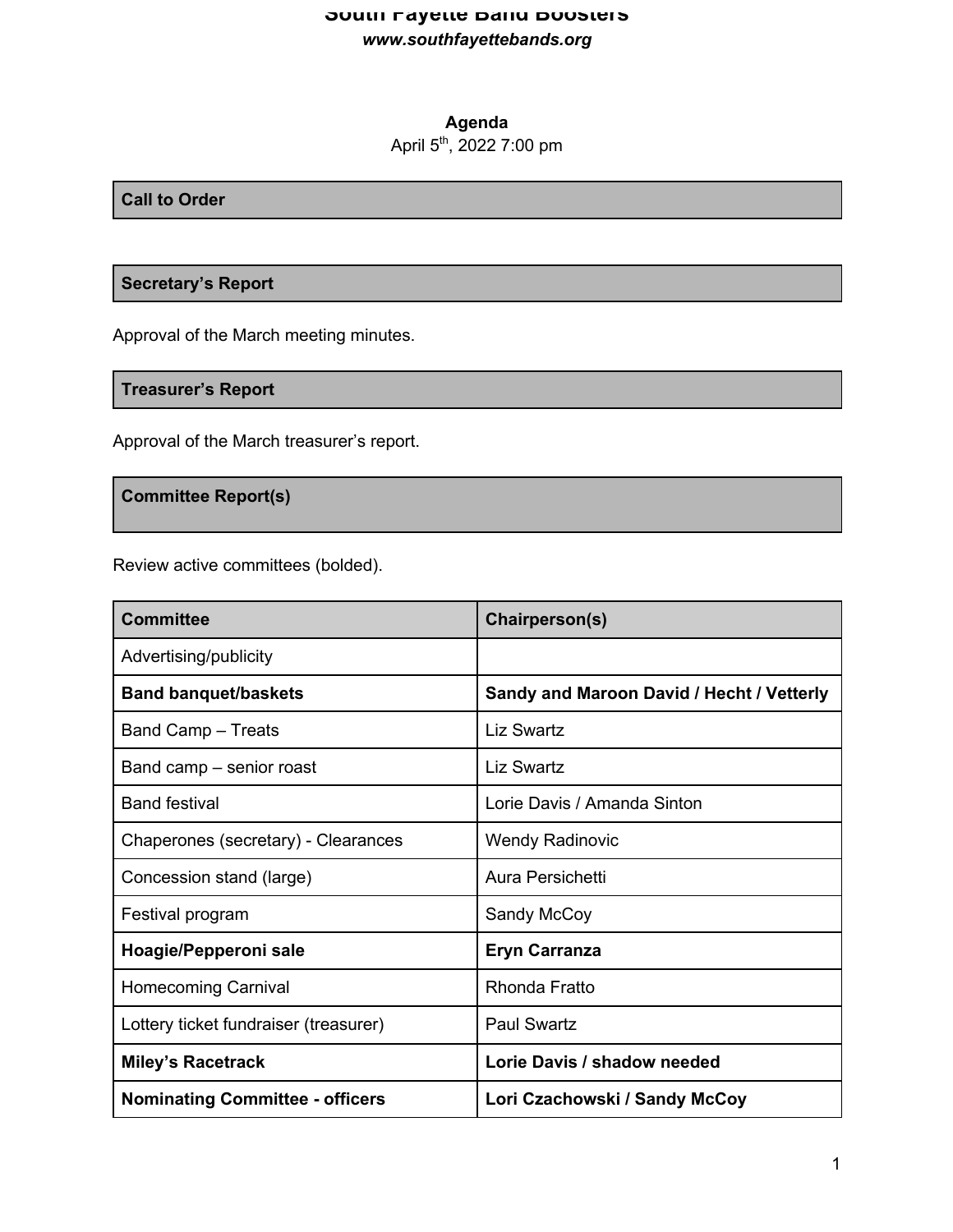## **South Fayette Band Boosters** *www.southfayettebands.org*

| <b>Scholarship</b>     | <b>Caroline Hecht</b>            |
|------------------------|----------------------------------|
| <b>Scrip Program</b>   | Lisa Kellick                     |
| Signup.com (secretary) | <b>Wendy Radinovic</b>           |
| <b>Star Lake</b>       | <b>Heather and Jason Beattie</b> |
| Stromboli              | Amy Garbin                       |
| Uniforms               | Jen lagnemma / Jenay Speer       |
| Video / Website        | Marsha McFalls / shadow needed   |
| Water and snacks       | <b>Steve Speer</b>               |
| Wreath sale            | Charlene Pauline / Jenny Carson  |

## **Old or Unfinished Business**

- Band videos Marsha McFalls
	- o On band website
		- Southfayettebands.org
		- Password lgm2122
- Scholarship all applications have been passed to the Judges. The winners will be announced at the Band Concert in May
- Star Lake Please forward the invoice to Paul

#### **New Business and Announcements**

- PPMS – Miley's racetrack

Lori Davis has all of the forms and schedule. We need a coordinator

- Nominations for board positions – Vice President & Treasurer

#### **Director's Report**

#### **Eryn:**

- Hoagie/Pepperoni Sale Spring
	- Need volunteers for pick up
- Video/ website possible student to run next year. Fernando Persichetti did the festival
- PMEA band is having a concert Apr 22&23. Need help
	- pizzas, Costco/Sam's runs, food servers
- Memorial Day parade May  $30<sup>th</sup>$
- Band Festival September 24, 2022